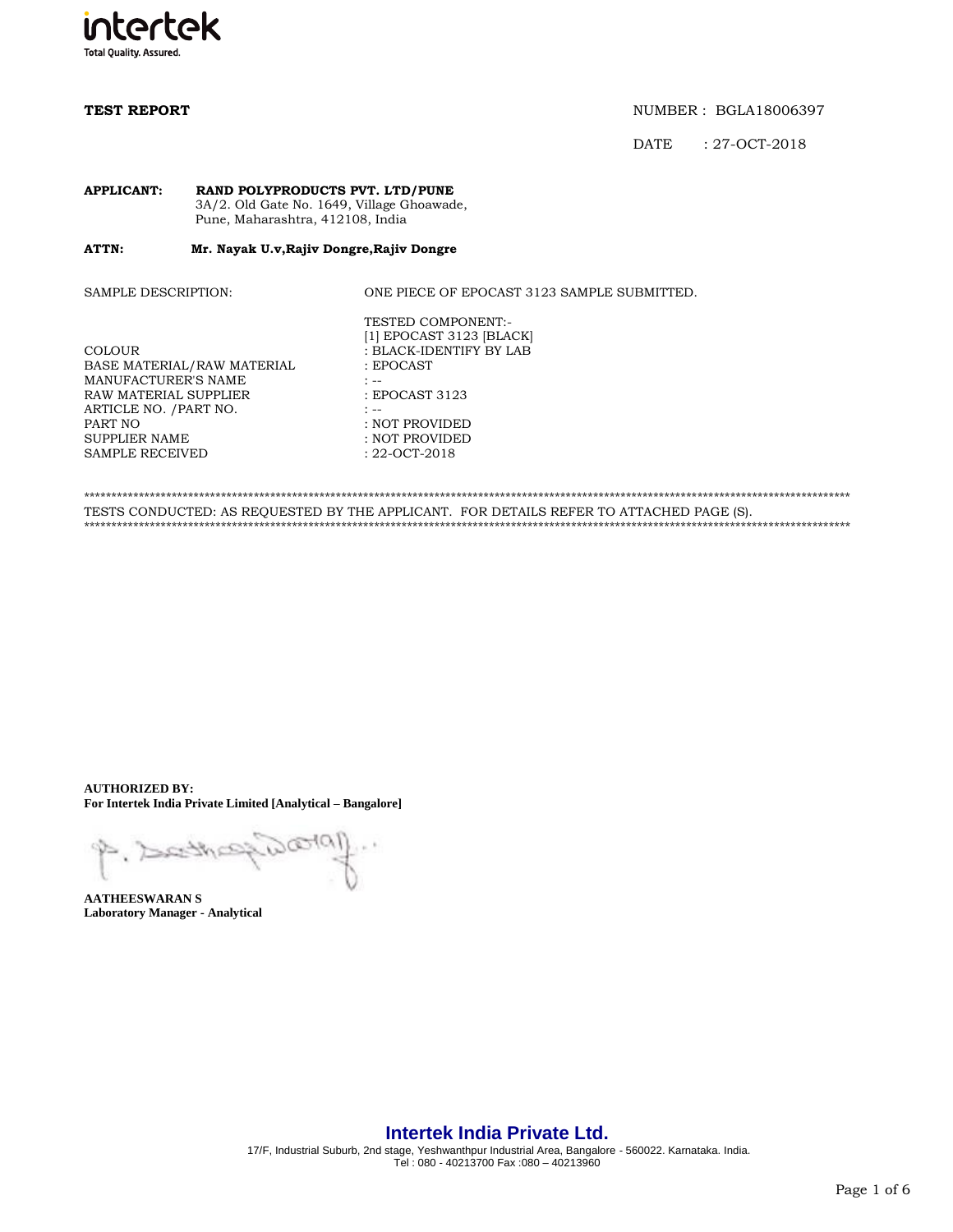# intertek **Total Quality. Assured.**

### **TEST REPORT** NUMBER : BGLA18006397

DATE : 27-OCT-2018

## **Test Result Summary :**

| <b>Test Item</b>               | Unit            | <b>Test Method</b>                                                                                                                                                                         | Result | RL.                    |
|--------------------------------|-----------------|--------------------------------------------------------------------------------------------------------------------------------------------------------------------------------------------|--------|------------------------|
|                                |                 |                                                                                                                                                                                            | $[1]$  |                        |
| Cadmium (Cd) Content           | ppm             | With reference to IEC $62321 - 5$ : 2013, by<br>microwave or acid digestion and determined<br>by ICP-OES.                                                                                  | ND.    | $\mathfrak{D}_{\cdot}$ |
| Lead (Pb) Content              | ppm             | With reference to IEC 62321-5: 2013, by<br>microwave or acid digestion and determined<br>by ICP-OES.                                                                                       | ND.    |                        |
| Mercury (Hg) Content           | ppm             | With reference to IEC 62321-<br>4:2013+AMD1:2017, by microwave or acid<br>digestion and determined by ICP-OES.                                                                             | ND.    | 2                      |
| Chromium VI (Cr6+) Content     | ppm             | With reference to IEC 62321-7-2: 2017,<br>organic solvent was used to dissolve or<br>swell sample matrix, followed by alkaline<br>digestion and determined by UV-Vis<br>Spectrophotometer. | ND.    |                        |
| Chromium VI (Cr6+) Content $@$ | $\mu$ g/<br>cm2 | With reference to IEC 62321-7-1: 2015, by<br>boiling water extraction and determined by<br>UV-Vis Spectrophotometer or visual<br>observation.                                              |        | 0.10                   |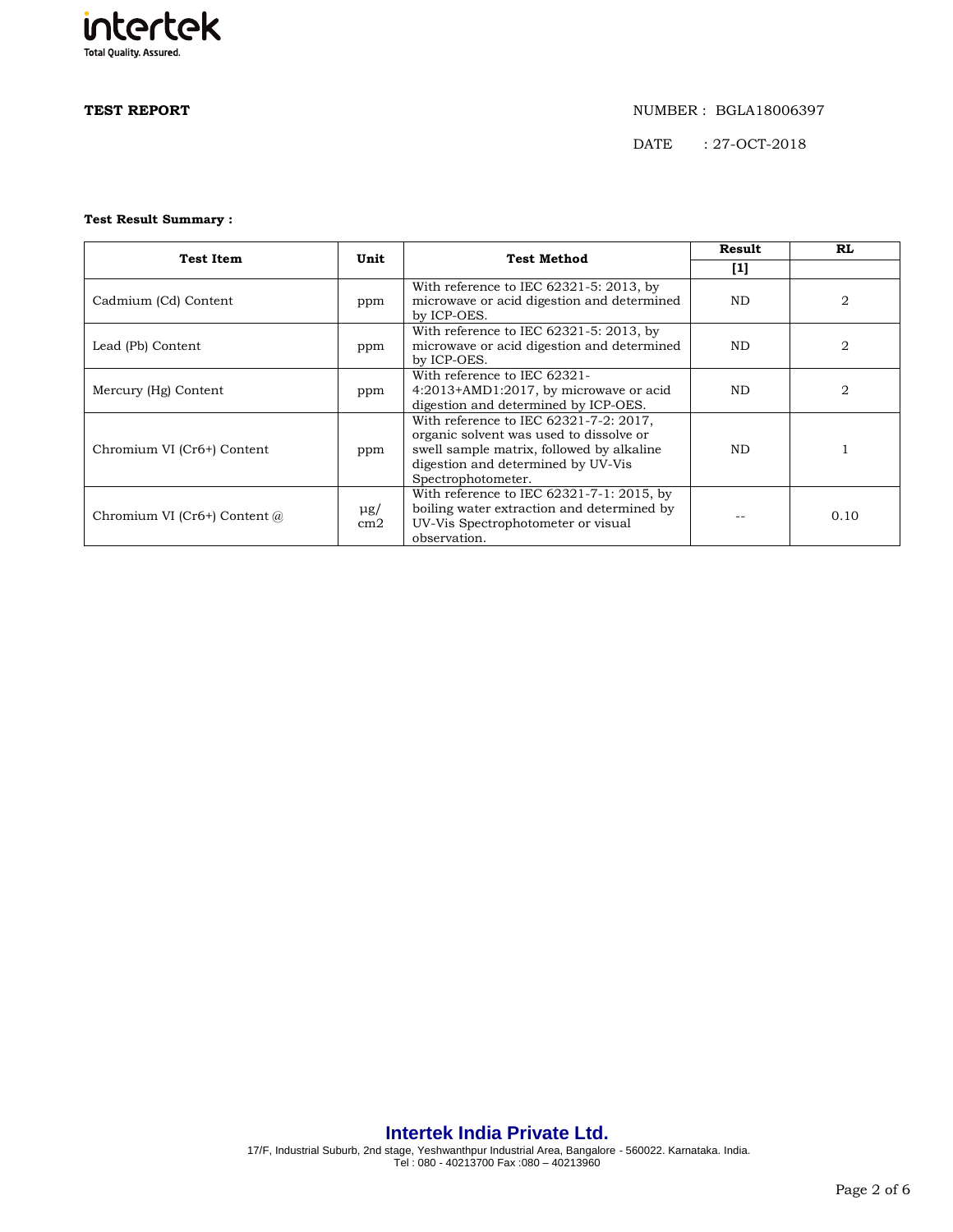# intertek **Total Quality. Assured.**

### **TEST REPORT** NUMBER : BGLA18006397

DATE : 27-OCT-2018

| <b>Test Item</b>                              | Unit | <b>Test Method</b>                          | Result         | <b>RL</b>      |
|-----------------------------------------------|------|---------------------------------------------|----------------|----------------|
|                                               |      |                                             | $[1]$          |                |
| <b>Polybrominated Biphenyls (PBBs)</b>        |      |                                             |                |                |
| Monobrominated Biphenyls (MonoBB)             | ppm  |                                             | <b>ND</b>      | 5              |
| Dibrominated Biphenyls                        | ppm  |                                             | N <sub>D</sub> | 5              |
| (DiBB)                                        |      | With reference to IEC                       |                |                |
| Tribrominated Biphenyls                       | ppm  | 62321-6: 2015, by solvent                   | <b>ND</b>      | 5              |
| (TriBB)                                       |      | extraction and                              |                |                |
| Tetrabrominated Biphenyls (TetraBB)           | ppm  | determined by GC-MS                         | <b>ND</b>      | 5              |
| Pentabrominated Biphenyls (PentaBB)           | ppm  | and further HPLC-DAD                        | <b>ND</b>      | $\overline{5}$ |
| Hexabrominated Biphenyls (HexaBB)             | ppm  | confirmation when                           | <b>ND</b>      | $\overline{5}$ |
| Heptabrominated Biphenyls (HeptaBB)           | ppm  | necessary.                                  | <b>ND</b>      | 5              |
| Octabrominated Biphenyls (OctaBB)             | ppm  |                                             | <b>ND</b>      | $\overline{5}$ |
| Nonabrominated Biphenyls (NonaBB)             | ppm  |                                             |                | $\overline{5}$ |
| Decabrominated Biphenyl (DecaBB)              | ppm  |                                             | <b>ND</b>      | 5              |
| <b>Polybrominated Diphenyl Ethers (PBDEs)</b> |      |                                             |                |                |
| Monobrominated Diphenyl Ethers                |      |                                             | <b>ND</b>      | 5              |
| (MonoBDE)                                     | ppm  |                                             |                |                |
| Dibrominated Diphenyl Ethers (DiBDE)          | ppm  | With reference to IEC                       | <b>ND</b>      | 5              |
| Tribrominated Diphenyl Ethers (TriBDE)        | ppm  |                                             | <b>ND</b>      | $\overline{5}$ |
| Tetrabrominated Diphenyl Ethers               | ppm  |                                             | <b>ND</b>      | 5              |
| (TetraBDE)                                    |      |                                             |                |                |
| Pentabrominated Diphenyl Ethers               | ppm  | 62321-6: 2015, by solvent<br>extraction and | <b>ND</b>      | 5              |
| (PentaBDE)                                    |      | determined by GC-MS                         |                |                |
| Hexabrominated Diphenyl Ethers                | ppm  | and further HPLC-DAD                        | N <sub>D</sub> | 5              |
| (HexaBDE)                                     |      | confirmation when<br>necessary.             |                |                |
| Heptabrominated Diphenyl Ethers               | ppm  |                                             | <b>ND</b>      | 5              |
| (HeptaBDE)                                    |      |                                             |                |                |
| Octabrominated Diphenyl Ethers (OctaBDE)      | ppm  | <b>ND</b>                                   |                | 5              |
| Nonabrominated Diphenyl Ethers                | ppm  |                                             | <b>ND</b>      | 5              |
| (NonaBDE)                                     |      |                                             |                |                |
| Decabrominated Diphenyl Ether (DecaBDE)       | ppm  |                                             | <b>ND</b>      | 5              |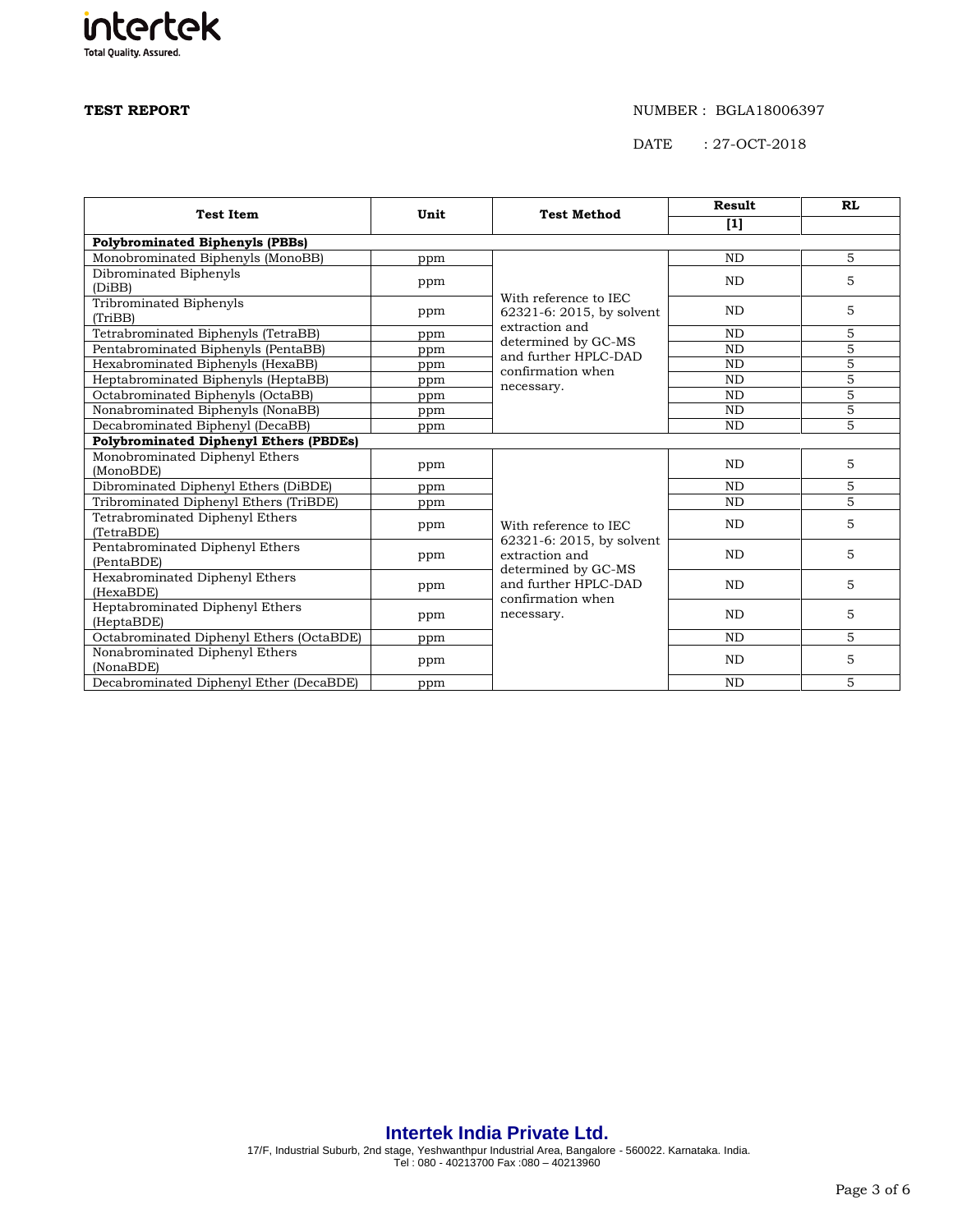

DATE : 27-OCT-2018

| Test Item                         | <b>Test Method</b><br>Unit | Result                                                                                    | RL  |    |  |
|-----------------------------------|----------------------------|-------------------------------------------------------------------------------------------|-----|----|--|
|                                   |                            |                                                                                           | [1] |    |  |
| Phthalates                        |                            |                                                                                           |     |    |  |
| Di(2-ethylhexyl) Phthalate (DEHP) | ppm                        | With reference to IEC 62321-<br>8:2017, by solvent extraction<br>and determined by GC-MS. | ND  | 50 |  |
| Dibutyl Phthalate (DBP)           | ppm                        |                                                                                           | ND. | 50 |  |
| Benzyl Butyl Phthalate (BBP)      | ppm                        |                                                                                           | ND  | 50 |  |
| Diisobutyl Phthalate (DIBP)       | ppm                        |                                                                                           | ND  | 50 |  |

| Remarks: | ppm       | $=$ | Parts per million based on weight of tested sample $=$ mg/kg |
|----------|-----------|-----|--------------------------------------------------------------|
|          | <b>ND</b> | $=$ | Not detected                                                 |
|          | RL        |     | Reporting limit, quantitation limit of analyte in sample     |
|          |           | $=$ | <b>Failed component</b>                                      |

@ The explanation of Chromium VI (Cr6+) analysis results

| Colorimetric result                                | Oualitative<br>Result | Explanation                                                                                                                                                                                                      |
|----------------------------------------------------|-----------------------|------------------------------------------------------------------------------------------------------------------------------------------------------------------------------------------------------------------|
| $< 0.10 \mu g/cm2$                                 | Negative              | The result of sample is negative for $Cr(VI)$ . The sample coating is considered a non- $Cr(VI)$ based<br>coating.                                                                                               |
| $\geq 0.10 \mu g/cm2$<br>and $\leq 0.13 \mu$ g/cm2 | Inconclusive          | The result of sample is considered to be inconclusive. If addition samples are available,<br>recommend to add trials and get the average result for the final determination.                                     |
| $> 0.13 \mu g/cm2$                                 | Positive              | The result of sample is positive for Cr(VI). The sample coating is considered to contain Cr(VI).<br>A result expresses as Positive, while not an actual value, which indicates a visual observation<br>was used. |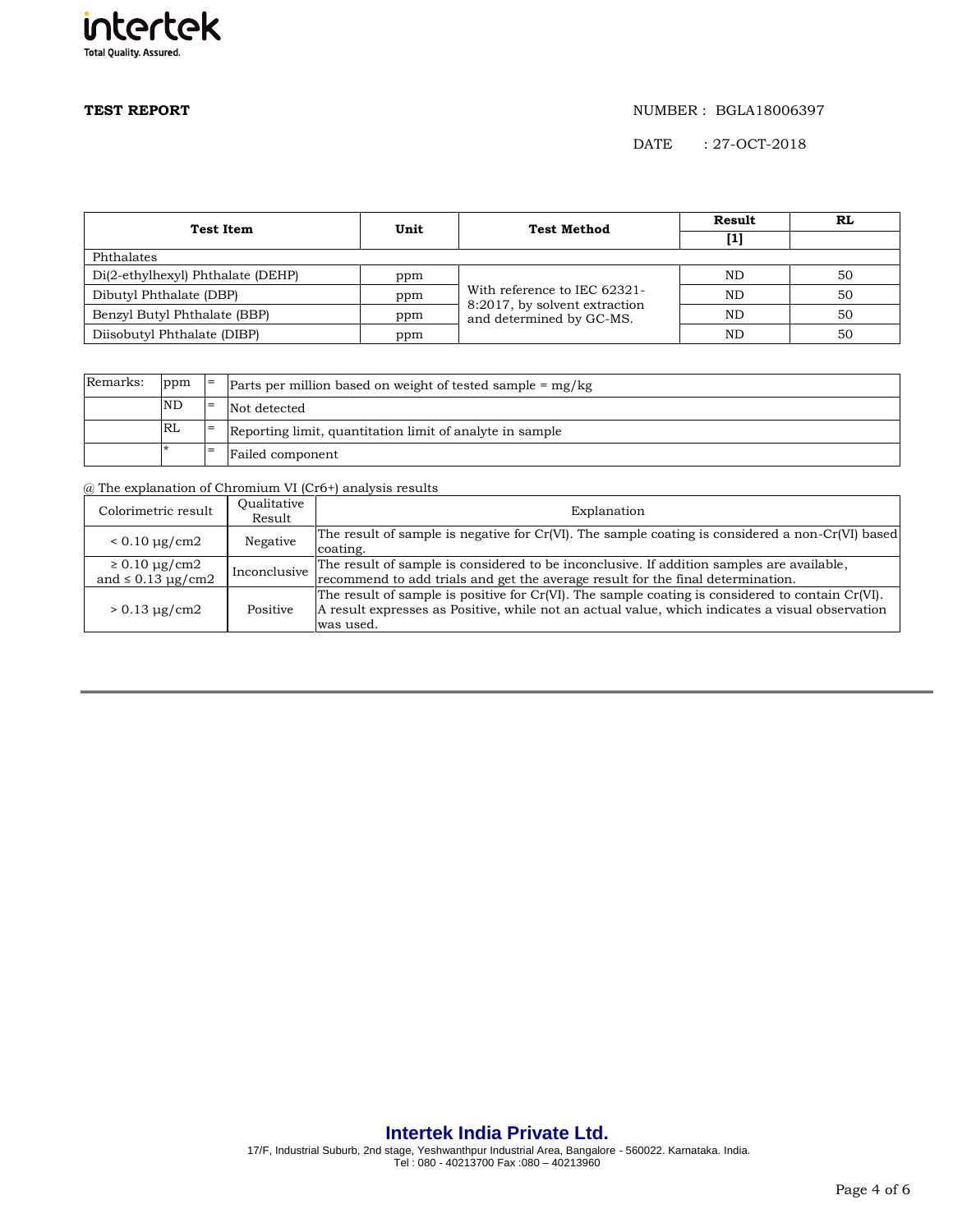

DATE : 27-OCT-2018

| <b>RoHS Limit</b>                      |                                                |  |  |
|----------------------------------------|------------------------------------------------|--|--|
| <b>Restricted Substances</b>           | Limits                                         |  |  |
| Cadmium (Cd) content                   | $0.01\%$ (100ppm)                              |  |  |
|                                        | 1000 ppm (40000 ppm FOR BRASS/COPPER MATERIAL) |  |  |
| Lead (Pb) content                      | (3500 ppm FOR STEEL)                           |  |  |
|                                        | (4000 ppm FOR ALUMINIUM)                       |  |  |
| Mercury (Hg) content                   | $0.1\%$ (1000ppm)                              |  |  |
| Chromium VI (Cr6+) content             | $0.1\%$ (1000ppm)                              |  |  |
| Polybrominated Biphenyls (PBBs)        | $0.1\%$ (1000ppm)                              |  |  |
| Polybrominated Diphenyl Ethers (PBDEs) | $0.1\%$ (1000ppm)                              |  |  |
| Di(2-ethylhexyl) Phthalate (DEHP)      | $0.1\%$ (1000ppm)                              |  |  |
| Dibutyl Phthalate (DBP)                | $0.1\%$ (1000ppm)                              |  |  |
| Benzyl Butyl Phthalate (BBP)           | $0.1\%$ (1000ppm)                              |  |  |
| Diisobutyl Phthalate (DIBP)            | $0.1\%$ (1000ppm)                              |  |  |

The limits were quoted from Annex II of 2011/65/EU and Amendment (EU) 2015/863 for homogeneous material.

### **ROHS CONCLUSION: Tested Component of Submitted Samples meets the Requirement of RoHS Annex II of 2011/65/EU and Amendment (EU) 2015/863**